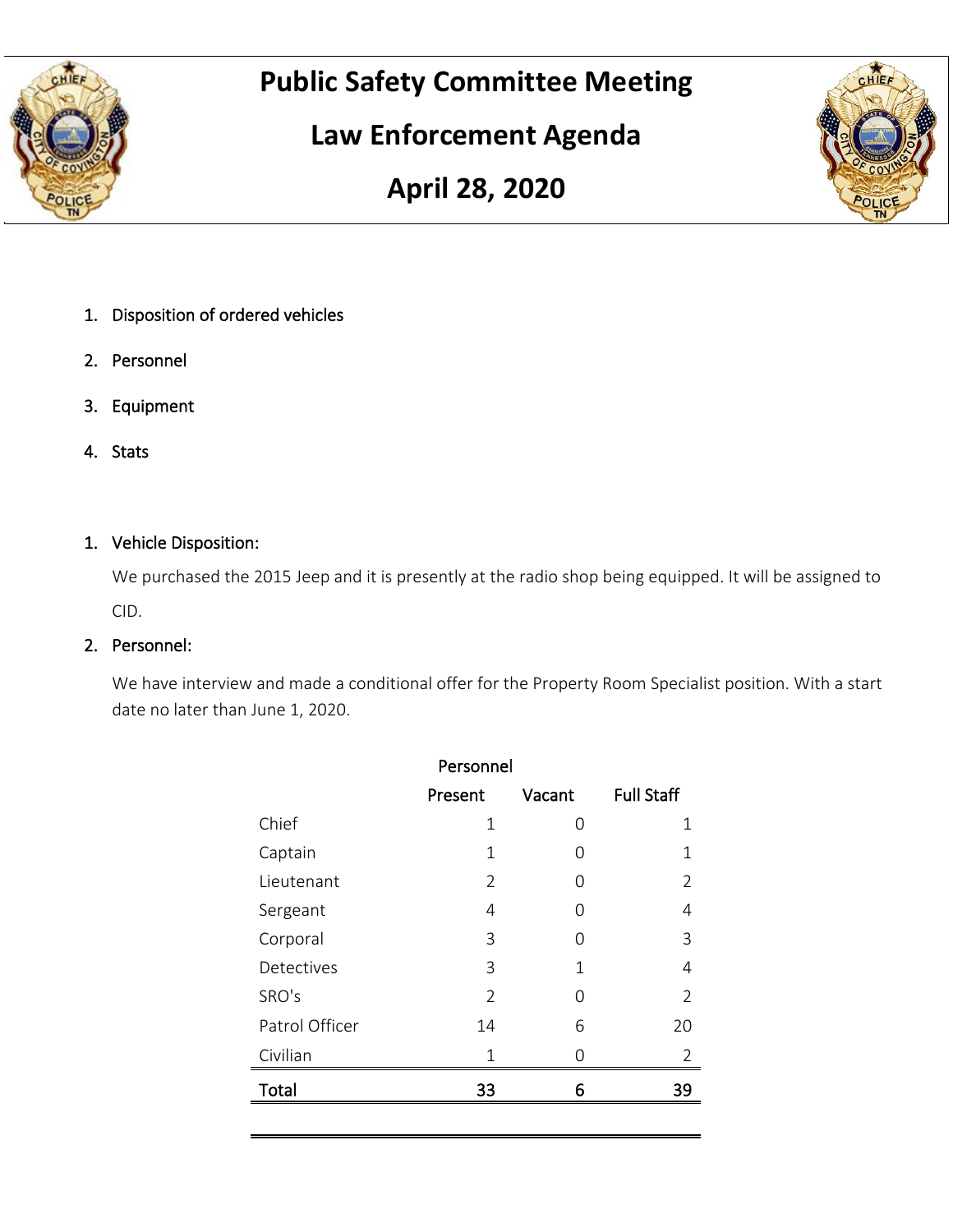### 3. Equipment:

- a. RMS System and NCIC upgrades are complete.
- b. Training is scheduled for E-Citations and Watson Crash. E-Citation mobile printers have arrived and the link between the new RMS system and the City Court computer system has been tested and is ready to receive E-Citation data.
- c. I have submitted the invoice for Mobile CAD and have asked the City Attorney to draw up a MOU between the PD and E911 regarding its use. Once the laptops arrive and software is installed, we will have completed all the technology upgrades that we requested.

#### 4. Statistics

|                       |                | <b>Statistics</b> |        |                |        |
|-----------------------|----------------|-------------------|--------|----------------|--------|
|                       | <b>April</b>   | Mar.              |        | <b>April</b>   |        |
| Category              | 2020           | 2020              | Change | 2019           | Change |
| <b>Citations</b>      | 14             | 30                | $-16$  |                |        |
| <b>Revoked Driver</b> | $\overline{2}$ | 6                 | $-04$  |                |        |
| <b>DUI</b>            | $\overline{2}$ | 4                 | $-02$  |                |        |
| <b>Arrests</b>        | 44             | 76                | $-32$  | 102            | $-58$  |
| <b>Drug Arrests</b>   | $\overline{2}$ | 13                | $-11$  | 10             | -8     |
| <b>Domestic</b>       | 5              | 5                 | 0      | 9              | $-4$   |
| <b>Theft</b>          | 20             | 39                | $-19$  | 34             | $-14$  |
| <b>Assault</b>        | 6              | 10                | $-4$   | 14             | $-8$   |
| Vandalism             | 4              | 10                | -6     | 7              | $-3$   |
| <b>Burglary</b>       | $\overline{2}$ | $\overline{2}$    | 0      | 4              | $-2$   |
| Sex assault/Rape      | 0              | $\overline{2}$    | $-02$  | $\overline{2}$ | $-2$   |
| <b>Agg Assault</b>    | 1              | 5                 | $-04$  | 5              | -4     |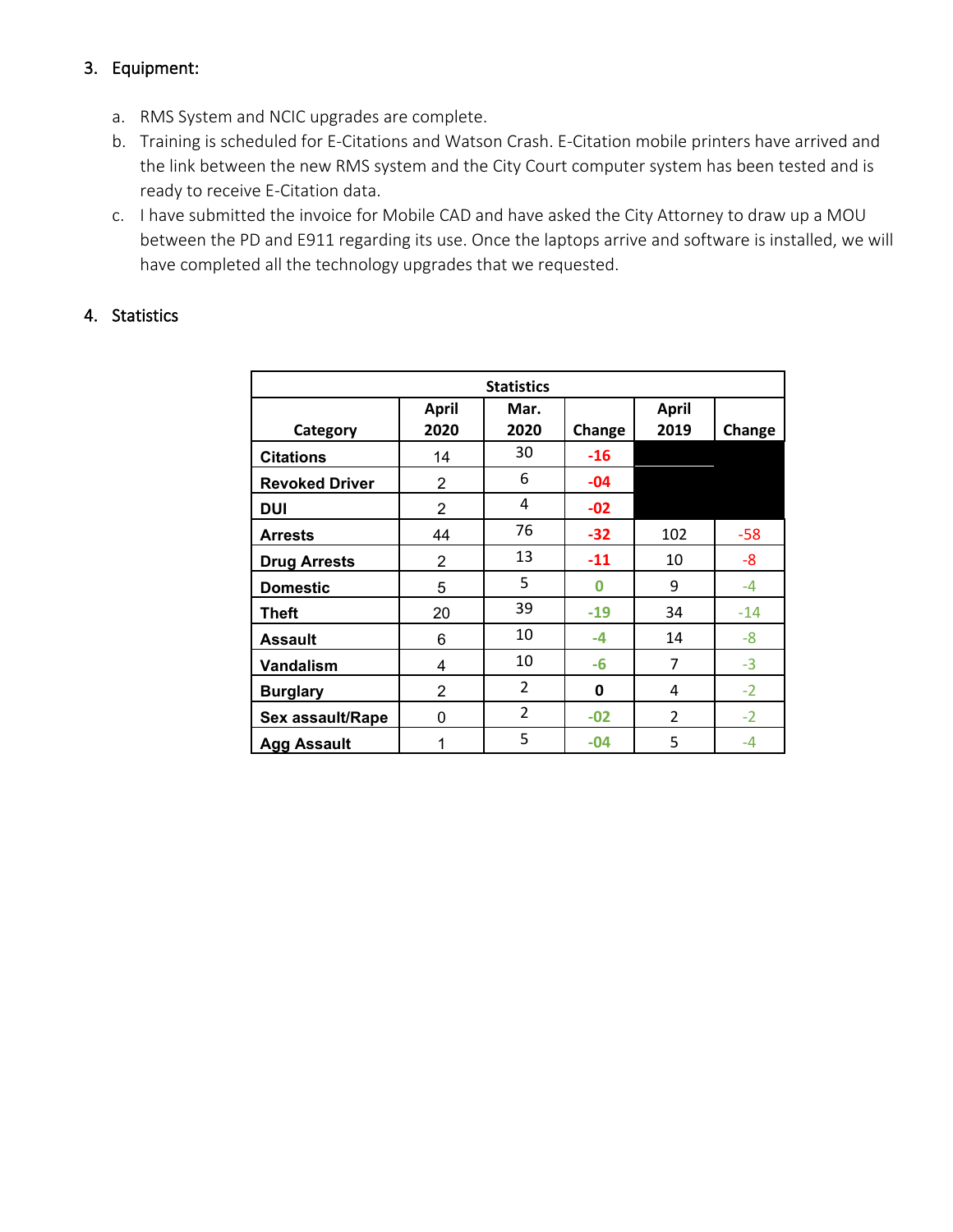#### **CALL TOTALS FROM JANUARY 2020 TO DECEMBER 2020**

| Agency                   | Jan.           | Feb     | Mar            | Apr      | May          | Jun            | Jul            | Aug                   | Sep          | Oct            | Nov          | Dec            | <b>Actual Annual</b> | Annual Per Day Vol. |
|--------------------------|----------------|---------|----------------|----------|--------------|----------------|----------------|-----------------------|--------------|----------------|--------------|----------------|----------------------|---------------------|
| Atoka PD                 | 710            | 816     | 619            | 437      |              |                |                |                       |              |                |              |                | 2582                 |                     |
| <b>Brighton PD</b>       | 463            | 361     | 283            | 195      |              |                |                |                       |              |                |              |                | 1302                 |                     |
| Covington PD             | 990            | 816     | 829            | 668      |              |                |                |                       |              |                |              |                | 3303                 |                     |
| <b>Mason PD</b>          | 237            | 187     | 167            | 81       |              |                |                |                       |              |                |              |                | 672                  |                     |
| Munford PD               | 894            | 899     | 737            | 364      |              |                |                |                       |              |                |              |                | 2894                 |                     |
| <b>Tipton County SO</b>  | 2689           | 2540    | 2124           | 1518     |              |                |                |                       |              |                |              |                | 8871                 |                     |
| <b>MONTHLY LE TOTALS</b> | 5983           | 5619    | 4759           | 3263     | $\Omega$     | $\Omega$       | $\Omega$       | $\Omega$              | $\mathbf{0}$ | $\Omega$       | $\mathbf{0}$ | $\mathbf{0}$   | 19624                |                     |
| Atoka FD                 | 85             | 97      | 94             | 80       |              |                |                |                       |              |                |              |                | 356                  |                     |
| <b>Brighton FD</b>       | 73             | 75      | 53             | 58       |              |                |                |                       |              |                |              |                | 259                  |                     |
| <b>Charleston FD</b>     | $\overline{2}$ | 5       | $\overline{7}$ | 9        |              |                |                |                       |              |                |              |                | 23                   |                     |
| Covington FD             | 245            | 203     | 205            | 160      |              |                |                |                       |              |                |              |                | 813                  |                     |
| <b>Garland FD</b>        | 12             | 12      | 15             | 15       |              |                |                |                       |              |                |              |                | 54                   |                     |
| Giltedge FD              | 37             | 26      | 42             | 33       |              |                |                |                       |              |                |              |                | 138                  |                     |
| Mason FD                 | 23             | 19      | 27             | 33       |              |                |                |                       |              |                |              |                | 102                  |                     |
| Munford FD               | 88             | 98      | 88             | 79       |              |                |                |                       |              |                |              |                | 353                  |                     |
| Quito FD                 | 79             | 95      | 68             | 83       |              |                |                |                       |              |                |              |                | 325                  |                     |
| <b>Tipton County FD</b>  | 51             | 45      | 30             | 42       |              |                |                |                       |              |                |              |                | 168                  |                     |
| <b>Three Star FD</b>     | 33             | 25      | 17             | 25       |              |                |                |                       |              |                |              |                | 100                  |                     |
| <b>MONTHLY FD TOTALS</b> | 728            | 700     | 646            | 617      | $\Omega$     | $\Omega$       | $\mathbf{0}$   | $\Omega$              | $\mathbf{0}$ | $\Omega$       | $\mathbf{0}$ | $\mathbf{0}$   | 2691                 |                     |
| Medic One                | 633            | 626     | 606            | 491      |              |                |                |                       |              |                |              |                | 2356                 |                     |
| <b>MONTHLY EMS TOTAL</b> | 633            | 626     | 606            | 491      | $\Omega$     | $\Omega$       | $\Omega$       | $\Omega$              | $\Omega$     | $\Omega$       | $\Omega$     | $\Omega$       | 2356                 |                     |
| Percentage*              |                | $-5.4%$ | $-13.4%$       | $-27.3%$ |              |                |                |                       |              |                |              |                |                      |                     |
|                          |                |         |                |          |              |                |                | <b>MONTHLY TOTALS</b> |              |                |              |                |                      |                     |
| <b>Law Enforcement</b>   | 5983           | 5619    | 4759           | 3263     | $\mathbf{0}$ | $\mathbf{0}$   | $\mathbf{0}$   | $\mathbf{0}$          | $\mathbf{0}$ | $\mathbf{0}$   | $\mathbf{0}$ | $\mathbf{0}$   |                      |                     |
| Fire Dept.               | 728            | 700     | 646            | 617      | $\Omega$     | $\Omega$       | $\Omega$       | $\Omega$              | $\mathbf 0$  | $\Omega$       | 0            | 0              |                      |                     |
| Ambulance                | 633            | 626     | 606            | 491      | $\Omega$     | $\overline{0}$ | $\mathbf{0}$   | $\Omega$              | $\mathbf{0}$ | $\Omega$       | $\mathbf{0}$ | $\overline{0}$ |                      |                     |
| <b>ALL AGENCIES</b>      | 7344           | 6945    | 6011           | 4371     | $\Omega$     | $\Omega$       | $\overline{0}$ | $\Omega$              | $\Omega$     | $\overline{0}$ | $\Omega$     | $\Omega$       | 24671                |                     |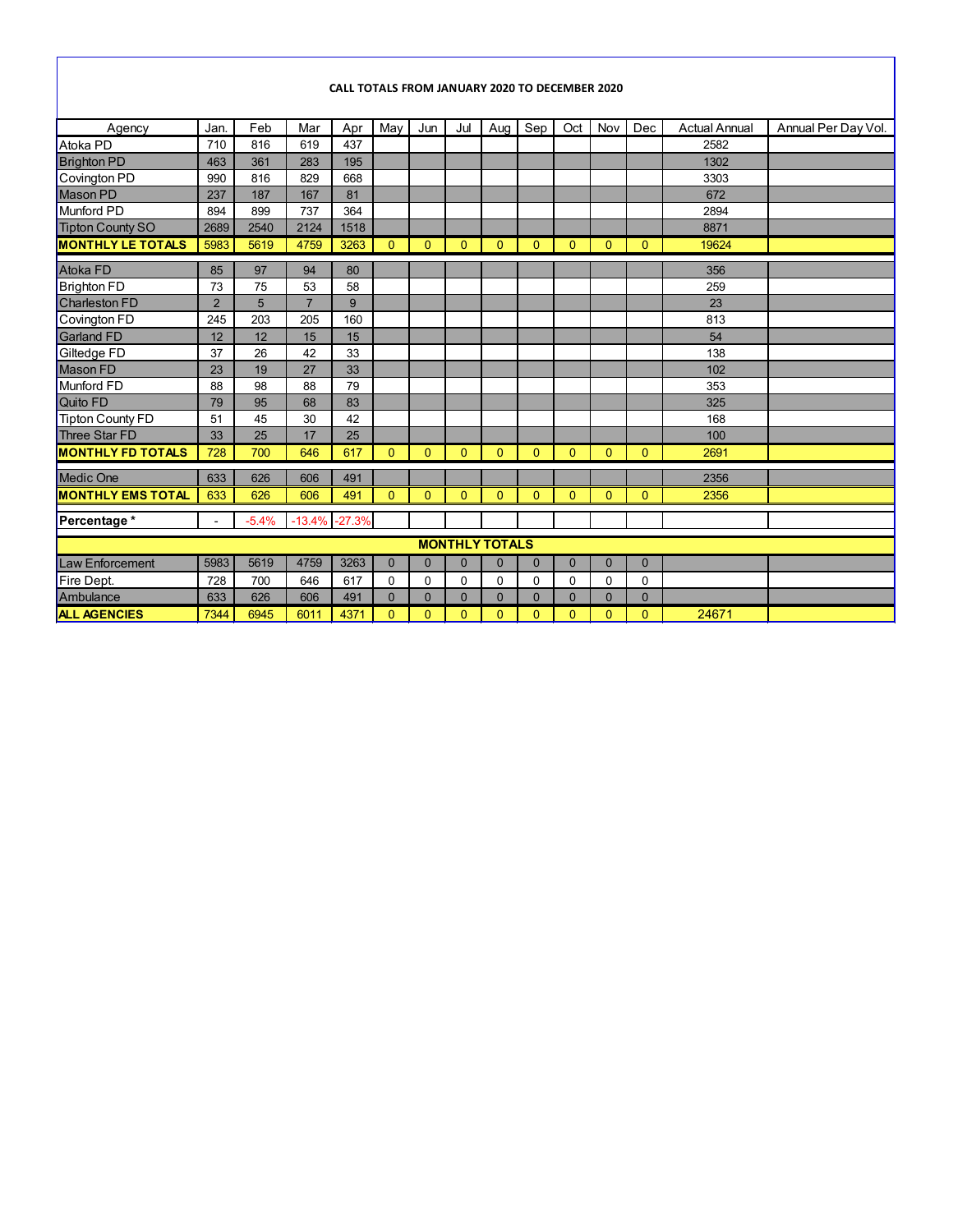**Fire Chief Richard Griggs** 



Phone: (901) 476-2578

**City of Covington** 

**OFFICE OF THE FIRE CHIEF** P.O. Box 768 Covington, Tennessee 38019



Fax: (901) 476-9800

**Covington Fire Department** Report for May 26th, 2020

- 1. Community Events: Salvation Army fed First Responders of Tipton County on 3 occasions, attended a ceremony for Nursing Home Week.
- 2. Volunteer Hours: 222 hours worked by Volunteers in the month of April.
- 3. Run Report for April 28<sup>th</sup> -May 22<sup>nd</sup> attached. Total calls for 2020.
- 4. Care Report Installed 6 smoke alarms, Care Coordinator Heaston has distributed face masks provided by Governor Lees office.
- 5. Firefighter Gardiner and Firefighter Faulk will be attending a rope operation and technician level course with the Memphis Fire Department sometime in June.
- 6. The boat that was donated by Arlington Fire was acquired after the budget process and will need some accessories to assemble a water rescue and recovery unit. Timeframe TBD- will keep you updated.
- 7. Smoke Alarms
- 8. Volunteer recruitment
- 9. USDA Grant update.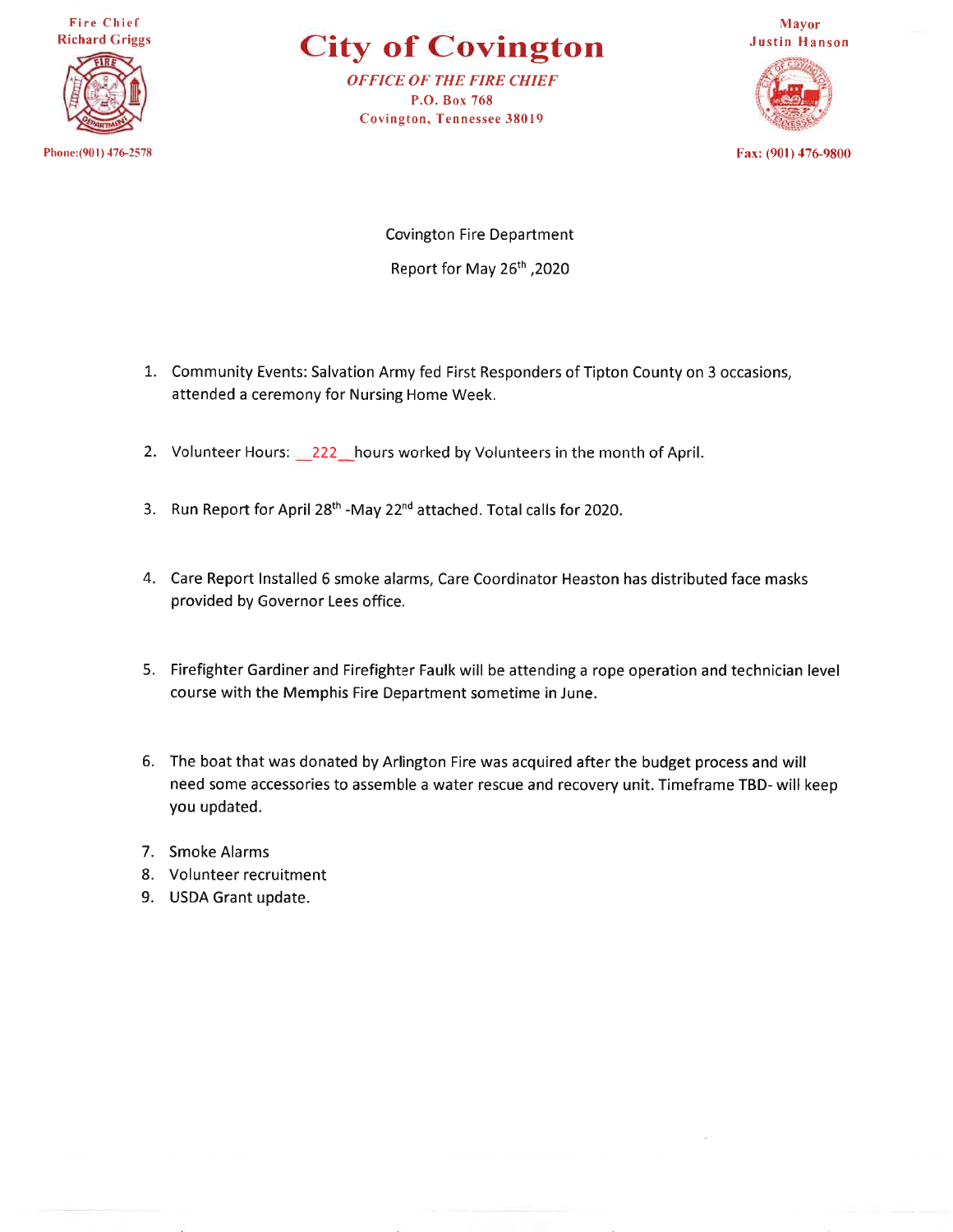## **Covington Fire Department**

Covington, TN

This report was generated on 5/22/2020 5:10:16 PM



Breakdown by Major Incident Types for Date Range

Zone(s): All Zones | Start Date: 04/28/2020 | End Date: 05/22/2020



| <b>MAJOR INCIDENT TYPE</b>                          | <b>#INCIDENTS</b> | % of TOTAL |
|-----------------------------------------------------|-------------------|------------|
| Fires                                               | 2                 | 2.74%      |
| Overpressure rupture, explosion, overheat - no fire |                   | 1.37%      |
| Rescue & Emergency Medical Service                  | 54                | 73.97%     |
| Hazardous Condition (No Fire)                       | $\overline{4}$    | 5.48%      |
| Service Call                                        | $\overline{2}$    | 2.74%      |
| Good Intent Call                                    | 5                 | 6.85%      |
| False Alarm & False Call                            | 3                 | 4.11%      |
| Severe Weather & Natural Disaster                   | $\mathbf{2}$      | 2.74%      |
|                                                     | 73<br>TOTAL       | $100.00\%$ |

Only REVIEWED and/or LOCKED IMPORTED incidents are included. Summary results for a major incident type are not displayed if the count is zero.

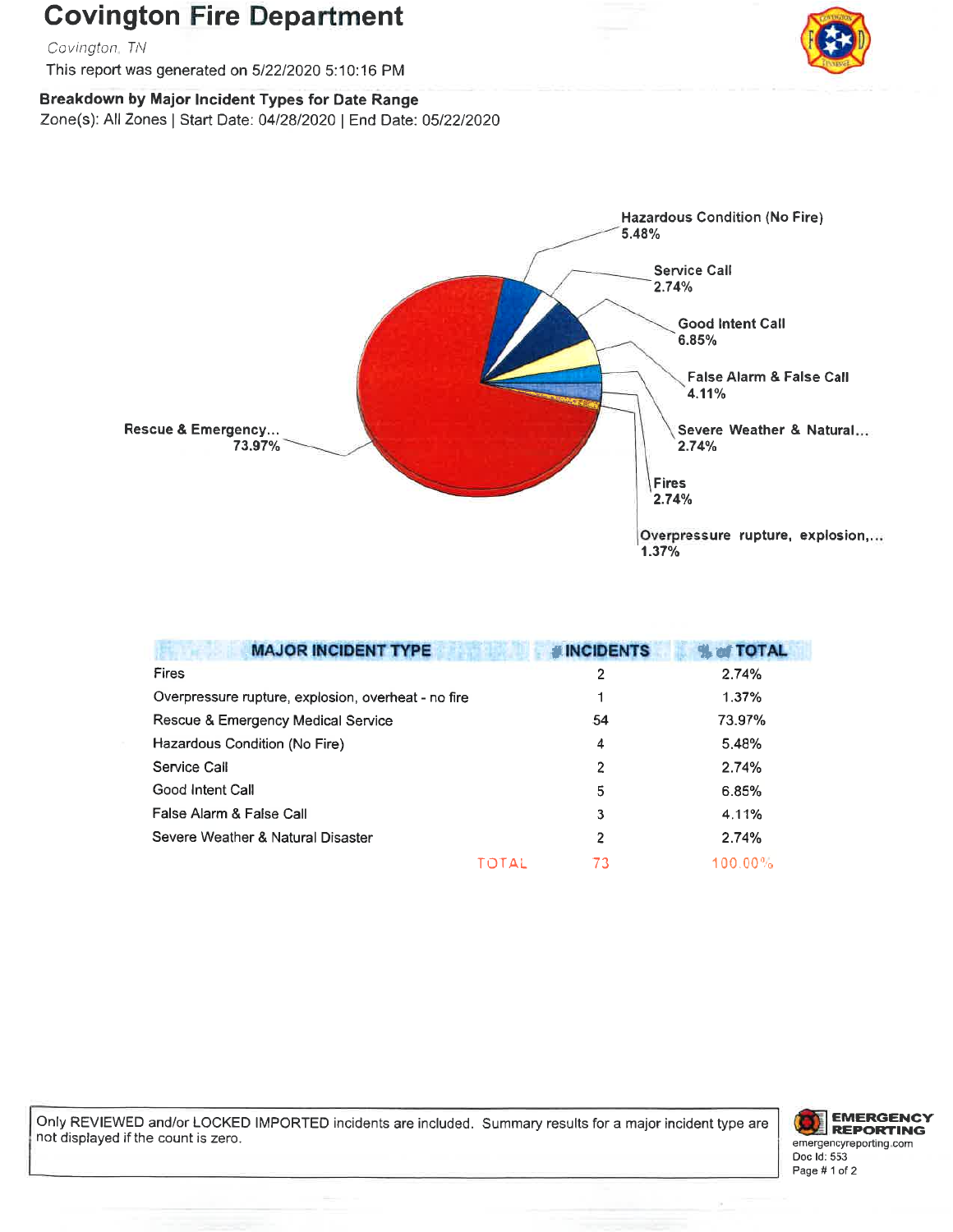#### Detailed Breakdown by Incident Type

| <b>INCIDENT TYPE</b>                                     |                 | # INCIDENTS | % of TOTAL      |
|----------------------------------------------------------|-----------------|-------------|-----------------|
| 111 - Building fire                                      |                 |             | 1.37%           |
| 143 - Grass fire                                         |                 |             | 1.37%           |
| 251 - Excessive heat, scorch burns with no ignition      |                 |             | 1.37%           |
| 311 - Medical assist, assist EMS crew                    |                 | 19          | 26.03%          |
| 321 - EMS call, excluding vehicle accident with injury   |                 | 31          | 42.47%          |
| 322 - Motor vehicle accident with injuries               |                 |             | 4.11%           |
| 324 - Motor vehicle accident with no injuries.           |                 |             | 1.37%           |
| 412 - Gas leak (natural gas or LPG)                      |                 |             | 2.74%           |
| 461 - Building or structure weakened or collapsed        |                 |             | 2.74%           |
| 510 - Person in distress, other                          |                 |             | 1.37%           |
| 554 - Assist invalid                                     |                 |             | 1.37%           |
| 600 - Good intent call, other                            |                 |             | 1.37%           |
| 611 - Dispatched & cancelled en route                    |                 |             | 4.11%           |
| 650 - Steam, other gas mistaken for smoke, other         |                 |             | 1.37%           |
| 734 - Heat detector activation due to malfunction        |                 |             | 1.37%           |
| 735 - Alarm system sounded due to malfunction            |                 |             | 1.37%           |
| 743 - Smoke detector activation, no fire - unintentional |                 |             | 1.37%           |
| 813 - Wind storm, tornado/hurricane assessment           |                 |             | 2.74%           |
|                                                          | TOTAL INCIDENTS | 73          | $100.00\degree$ |

Only REVIEWED and/or LOCKED IMPORTED incidents are included. Summary results for a major incident type are not displayed if the count is zero.

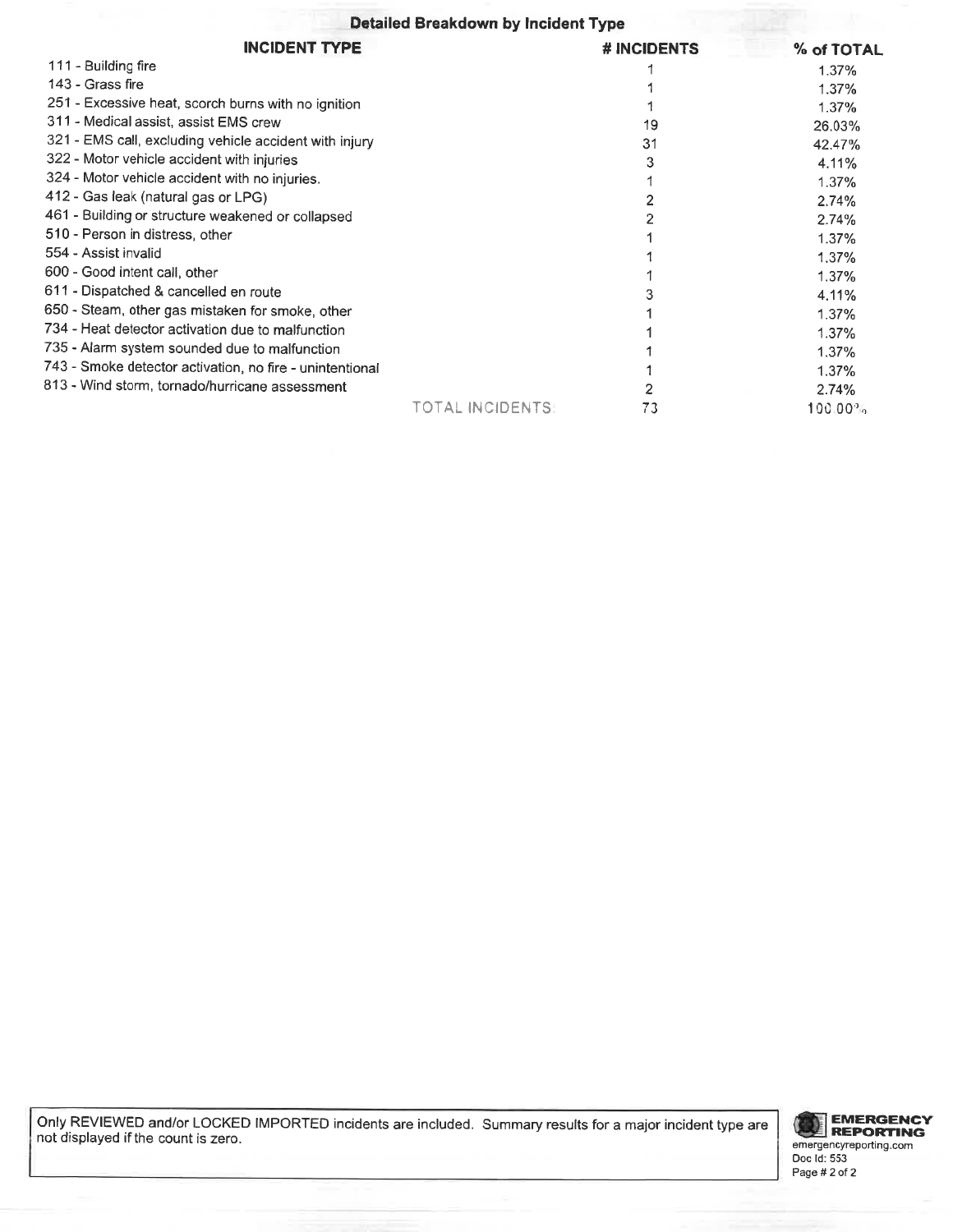## **Covington Fire Department**

Covington, TN

This report was generated on 5/22/2020 5:09:21 PM



Breakdown by Major Incident Types for Date Range Zone(s): All Zones | Start Date: 01/01/2020 | End Date: 12/31/2020



| <b>MAJOR INCIDENT TYPE</b>                          | # INCIDENTS | of TOTAL   |
|-----------------------------------------------------|-------------|------------|
| <b>Fires</b>                                        | 36          | 6.12%      |
| Overpressure rupture, explosion, overheat - no fire | 1           | 0.17%      |
| Rescue & Emergency Medical Service                  | 455         | 77.38%     |
| Hazardous Condition (No Fire)                       | 10          | 1.70%      |
| Service Call                                        | 14          | 2.38%      |
| Good Intent Call                                    | 47          | 7.99%      |
| False Alarm & False Call                            | 23          | 3.91%      |
| Severe Weather & Natural Disaster                   | 2           | 0.34%      |
| <b>TOTAL</b>                                        | 588         | $100.00\%$ |

Only REVIEWED and/or LOCKED IMPORTED incidents are included. Summary results for a major incident type are not displayed if the count is zero.

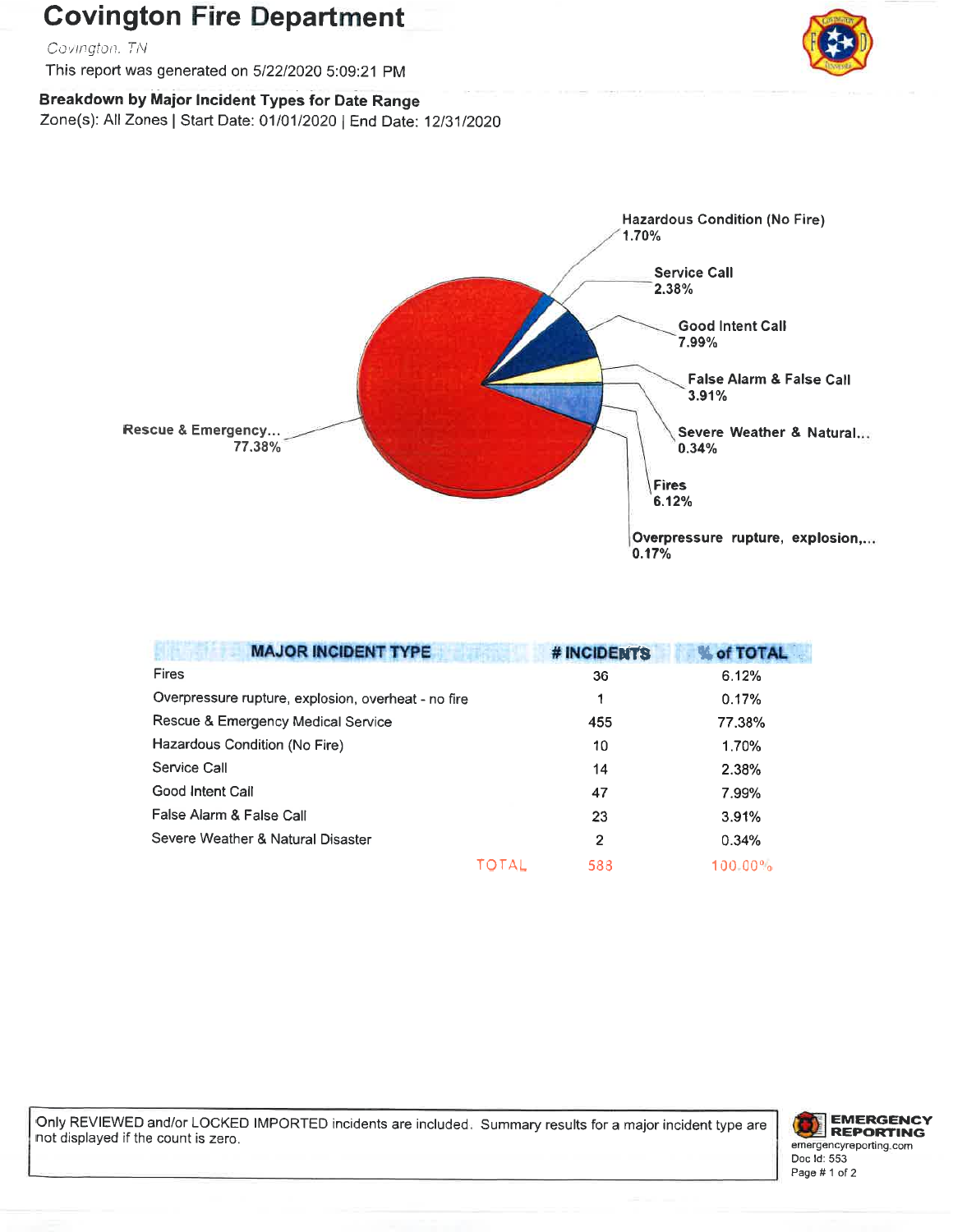#### **Detailed Breakdown by Incident Type**

| <b>INCIDENT TYPE</b>                                     |                 | # INCIDENTS | % of TOTAL          |
|----------------------------------------------------------|-----------------|-------------|---------------------|
| 111 - Building fire                                      |                 | 9           | 1.53%               |
| 113 - Cooking fire, confined to container                |                 | 5           | 0.85%               |
| 117 - Commercial Compactor fire, confined to rubbish     |                 | 1           | 0.17%               |
| 118 - Trash or rubbish fire, contained                   |                 | 3           | 0.51%               |
| 131 - Passenger vehicle fire                             |                 | 4           | 0.68%               |
| 132 - Road freight or transport vehicle fire             |                 | 1           | 0.17%               |
| 140 - Natural vegetation fire, other                     |                 | 1           | 0.17%               |
| 142 - Brush or brush-and-grass mixture fire              |                 | 2           | 0.34%               |
| 143 - Grass fire                                         |                 | 10          | 1.70%               |
| 251 - Excessive heat, scorch burns with no ignition      |                 | 1           | 0.17%               |
| 300 - Rescue, EMS incident, other                        |                 | 1           | 0.17%               |
| 311 - Medical assist, assist EMS crew                    |                 | 130         | 22.11%              |
| 321 - EMS call, excluding vehicle accident with injury   |                 | 299         | 50.85%              |
| 322 - Motor vehicle accident with injuries               |                 | 13          | 2.21%               |
| 323 - Motor vehicle/pedestrian accident (MV Ped)         |                 | 1           | 0.17%               |
| 324 - Motor vehicle accident with no injuries.           |                 | 7           | 1.19%               |
| 331 - Lock-in (if lock out, use 511)                     |                 | 1           | 0.17%               |
| 352 - Extrication of victim(s) from vehicle              |                 | 2           | 0.34%               |
| 357 - Extrication of victim(s) from machinery            |                 | 1           | 0.17%               |
| 411 - Gasoline or other flammable liquid spill           |                 | 1           | 0.17%               |
| 412 - Gas leak (natural gas or LPG)                      |                 | 3           | 0.51%               |
| 413 - Oil or other combustible liquid spill              |                 | 1           | 0.17%               |
| 441 - Heat from short circuit (wiring), defective/worn   |                 | 1           | 0.17%               |
| 445 - Arcing, shorted electrical equipment               |                 | 1           | 0.17%               |
| 461 - Building or structure weakened or collapsed        |                 | 3           | 0.51%               |
| 500 - Service Call, other                                |                 | 1           | 0.17%               |
| 510 - Person in distress, other                          |                 | 7           | 1.19%               |
| 512 - Ring or jewelry removal                            |                 | 1           | 0.17%               |
| 551 - Assist police or other governmental agency         |                 | 3           | 0.51%               |
| 554 - Assist invalid                                     |                 | 1           | 0.17%               |
| 561 - Unauthorized burning                               |                 | 1           | 0.17%               |
| 600 - Good intent call, other                            |                 | 1           | 0.17%               |
| 611 - Dispatched & cancelled en route                    |                 | 39          | 6.63%               |
| 622 - No incident found on arrival at dispatch address   |                 | 2           | 0.34%               |
| 650 - Steam, other gas mistaken for smoke, other         |                 | 1           | 0.17%               |
| 651 - Smoke scare, odor of smoke                         |                 | ٩           | 0.51%               |
| 671 - HazMat release investigation w/no HazMat           |                 | 1           | 0.17%               |
| 700 - False alarm or false call, other                   |                 | 5           | 0.85%               |
| 711 - Municipal alarm system, malicious false alarm      |                 |             | 0.17%               |
| 715 - Local alarm system, malicious false alarm          |                 |             | 0.17%               |
| 733 - Smoke detector activation due to malfunction       |                 | 7           | 1.19%               |
| 734 - Heat detector activation due to malfunction        |                 |             | 0.17%               |
| 735 - Alarm system sounded due to malfunction            |                 | 2           | 0.34%               |
| 741 - Sprinkler activation, no fire - unintentional      |                 |             | 0.17%               |
| 743 - Smoke detector activation, no fire - unintentional |                 | 4           | 0.68%               |
| 745 - Alarm system activation, no fire - unintentional   |                 |             | 0.17%               |
| 813 - Wind storm, tornado/hurricane assessment           |                 | 2           | 0.34%               |
|                                                          | TOTAL INCIDENTS | 533         | 100.00 <sup>a</sup> |
|                                                          |                 |             |                     |

Only REVIEWED and/or LOCKED IMPORTED incidents are included. Summary results for a major incident type are not displayed if the count is zero.